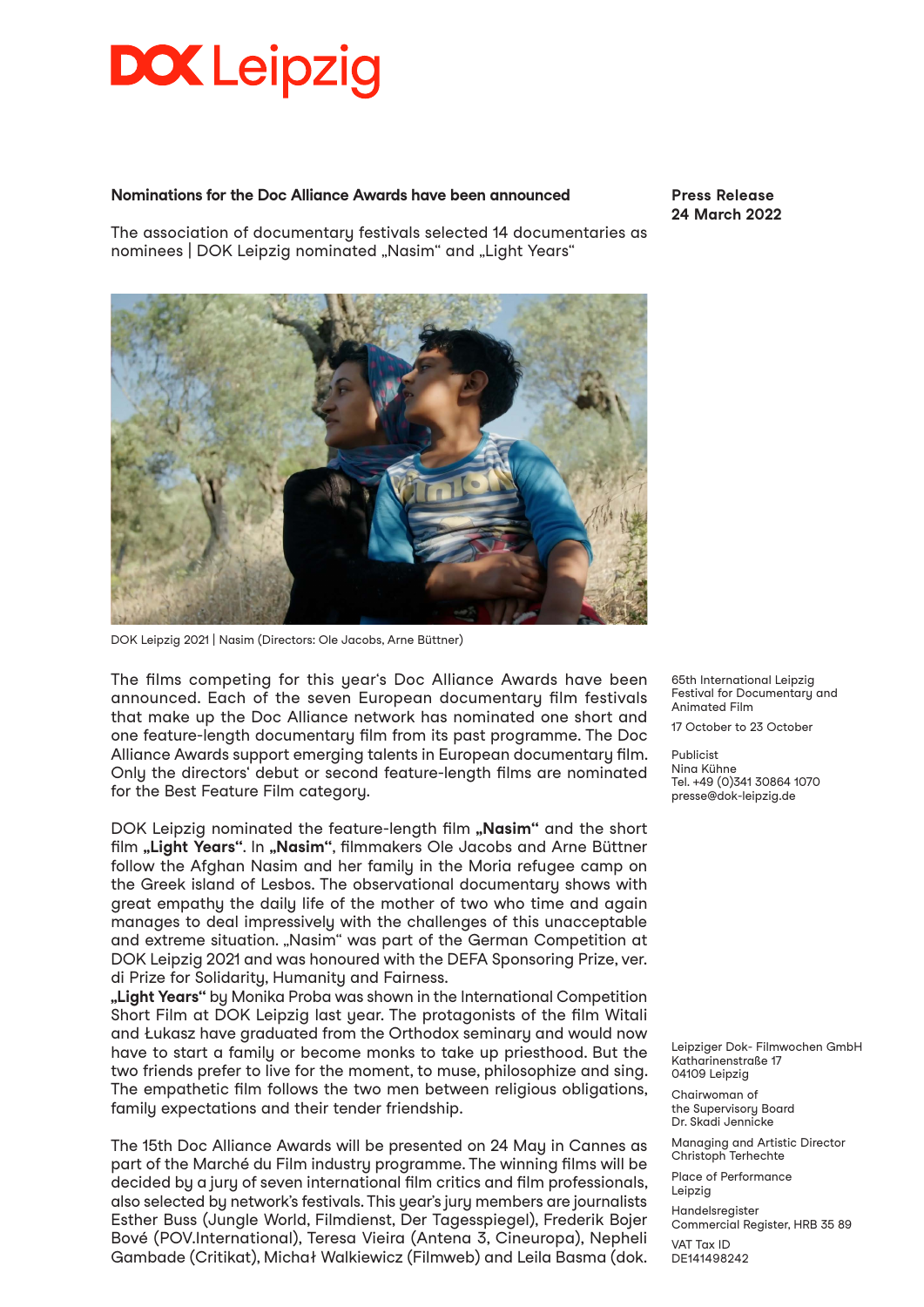## **DOX Leipzig**

revue) as well as Nicolas Wadimoff (filmmaker, Head of the Cinema Department at HEAD – Genève).

**Press Release 24 March 2022**

**page 2 of 3**

Since 2008, a feature-length documentary has annually been honoured with the Doc Alliance Award and since 2021 an additional award has been given to a short film. The prizes are endowed with 8,000 EUR each for the filmmakers to spend on their next project. In addition, each of the festivals in the network shows at least 3 films from the selection at its next edition.

Members of the Doc Alliance network include: CPH:DOX, Doclisboa, Millennium Docs Against Gravity FF, DOK Leipzig, FIDMarseille, Ji.hlava IDFF and Visions du Réel.

### **Overview of the nominated feature-length films:**

• **5 Dreamers and a Horse**, Armenia/ Germany/ Switzerland/ Denmark/ Georgia, Directors: Aren Malakyan and Vahagn Khachatryan, nominated by Visions du Réel

• **A Night of Knowing Nothing**, France/ India, Director: Payal Kapadia, nominated by FIDMarseille

• **The Eclipse**, Norway, Director: Nataša Urban, nominated by CPH:DOX

• **Kapr Code**, Czech Republic/ Slovakia, Director: Lucie Králová, nominated by Ji.hlava IDFF

• **Nasim**, Germany, Directors: Ole Jacobs and Arne Büttner, nominated by DOK Leipzig

• **The Pawnshop**, Poland, Director: Łukasz Kowalski, nominated by Millenium Docs Against Gravity

• **Yoon**, Portugal, Directors: Pedro Figueiredo Neto and Ricardo Falcão, nominated by Doclisboa

### **Overview of the nominated short films:**

• **Abyss**, Denmark, Director: Jeppe Lange, nominated by CPH:DOX

• **Aralkum**, Uzbekistan/ Germany, Directors: Daniel Asadi Faezi and Mila Zhluktenko, nominated by Visions du Réel

• **Beautiful Solution**, Czech Republic, Director: Eliška Cílková, nominated by Ji.hlava IDFF

• **Joanna d'Arc**, Poland, Director: Aleksander Szamałek, nominated by Millenium Docs Against Gravity

• **Light Years**, Poland, Director: Monika Proba, nominated by DOK Leipzig

• **In the Billowing Night**, France, Director: Erika Etangsalé, nominated by FIDMarseille

• **Peace**, Portugal, Directors: José Oliveira and Marta Ramos, nominated by Doclisboa